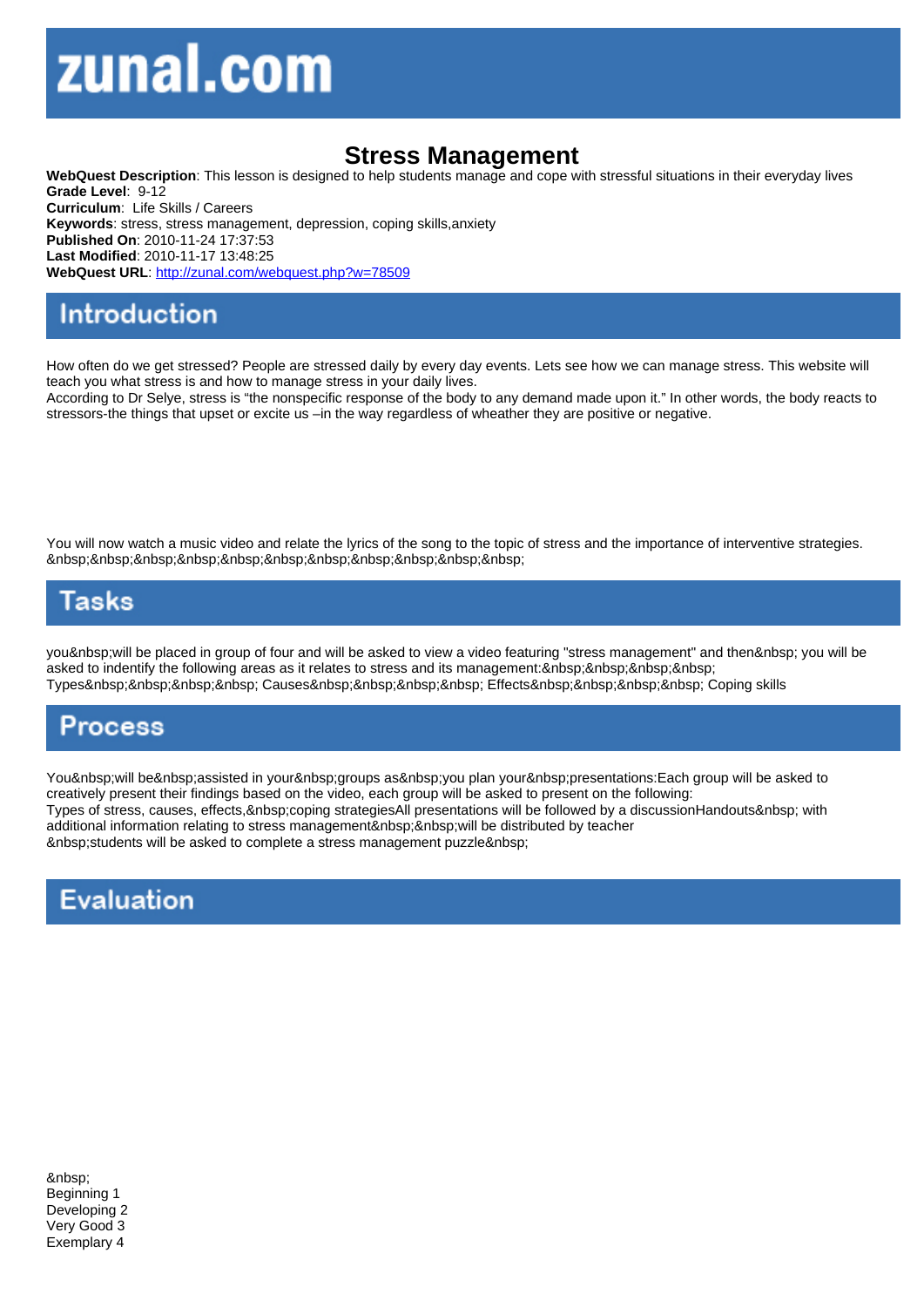Students understood the concept of stress

They were aware of stress but could not give a definition.

They became aware of definition of stress and was able to relate to its causes.

They were now able to distinguish the types of stress and identified its effects.

They were able to recognize ways of dealing with stress.

%95

Total Score: %95

| Category and Score |  |                    | Score |
|--------------------|--|--------------------|-------|
|                    |  |                    |       |
|                    |  |                    |       |
|                    |  |                    |       |
|                    |  |                    |       |
|                    |  | <b>Total Score</b> |       |

## Conclusion

Stress is a natural part of life. It affects us daily, and by being knowledgeable about stress, its causes and effects, students will be able to apply appropriate coping skills when necessary. Learning about stress management is crucial to maintaining health and wellness. However, not all stresses are negative. some stresses propel us to do our best and increases our motivation to do well. The key is learning to live a balance life.